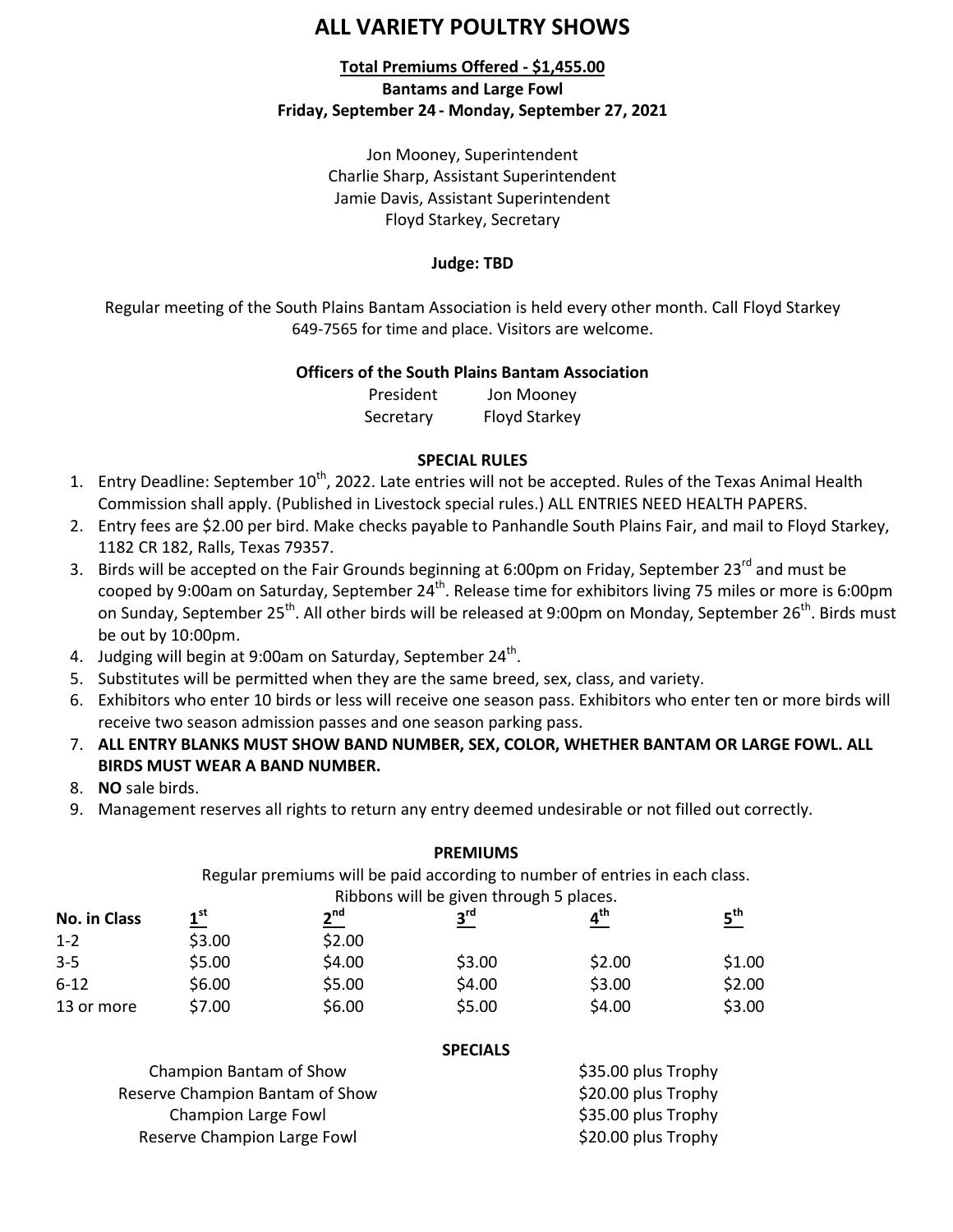Grand Champion Fowl **\$50.00 plus Trophy** Reserve Grand Champion Fowl **\$25.00 plus Trophy** Grand Champion Display **\$20.00 plus Trophy** Reserve Grand Champion Display **\$15.00 plus Trophy** 

#### **BANTAMS**

A trophy and \$5.00 will be given on the following classification, by the Panhandle South Plains Fair Association, provided there are 8 or more birds per class.

> Best Rose Comb Clean Leg Best Old English Best Single Comb Clean Leg Best Any Other Comb Best Feather Leg Best Modern Game

### **LARGE FOWL**

\$5.00 will be given on the following classification, by the Panhandle South Plains Fair Association. Best American and Best Mediterranean Best English

# **AMERICAN POULTRY ASSOCIATION, INC. CLUB MEET**

#### **133 Millville Street, Mendon, MA 01556**

The APA invited you to become a member. Annual dues are \$10.00 for 1 year, \$25.00 for 3 years, \$25.00 for one year outside the U.S. and Canada; Junior Dues (for those 18 and under) are \$5.00 per year. Endowment Trust Life Membership is \$175.00. All Annual and Endowment Trust Life members receive our yearbook and are eligible to earn points toward a Master Exhibitor Award. Every member is eligible for the awards at this show. A minimum of 5 Master Exhibitor Award Points will be awarded to any qualified win at this show.

### **AWARDS**

An APA Certificate will be awarded for the following when ten (10) or more are judged: Grand Champion & Reserve Champion Large Chicken; Grand Champion & Reserve Champion Bantam; Grand Champion & Reserve Champion Duck; Grand Champion & Reserve Champion Goose; Grand Champion & Reserve Champion Turkey.

An APA Medal will be awarded to the Champion in each of the following classes when (10) or more are judged in a class. Large Chicken: American, Asiatic, English, Mediterranean, Continental, All Other Standard Breeds Bantams: Modern Game, Old English, Single Comb Clean Legged, Rose Comb Clean Legged, All Other Comb Clean Legged, Feather Legged Ducks: Heavy, Medium, Light, Bantam Geese: Geese: Geese: Geese: Geese: Geese: Geese: Geese: Geese: Geese: Geese: Geese: Geese: Geese: Ge Turkeys: Turkeys: Turkeys: All competing in one class

### **JUNIOR AWARDS**

An APA Medal plus one (1) year Junior membership will be given for the following: Champion Large Chicken shown by a junior; Champion Bantam show by a junior; Champion of Ducks, Geese & Turkeys combined that is a show by a junior Juniors need not be members to receive these awards.

All judging will be by the lasted edition of the American Standard of Perfection, Copyrighted by the American Poultry Association, Inc.

Application for membership may be made at the show or may be sent to the **All American Poultry Association,** but must be prior to the judging to be eligible for the APA awards.